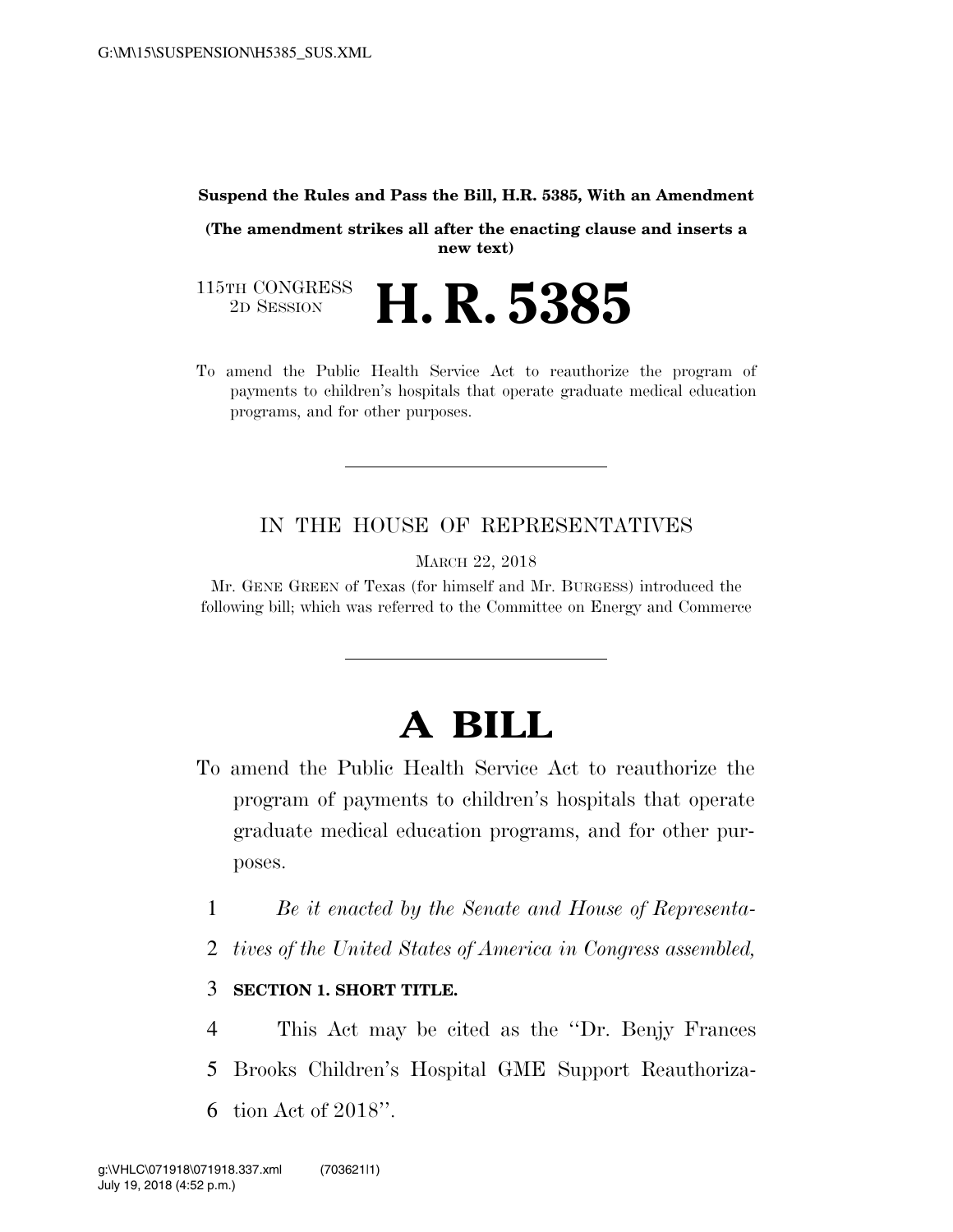2

| 1              | SEC. 2. PROGRAM OF PAYMENTS TO CHILDREN'S HOS-       |
|----------------|------------------------------------------------------|
| $\overline{2}$ | PITALS THAT OPERATE GRADUATE MEDICAL                 |
| 3              | <b>EDUCATION PROGRAMS.</b>                           |
| $\overline{4}$ | Section 340E of the Public Health Service Act (42)   |
| 5              | U.S.C. $256e$ ) is amended—                          |
| 6              | $(1)$ in subsection $(a)$ , by striking "and each of |
| 7              | fiscal years 2014 through 2018," and inserting       |
| 8              | "each of fiscal years 2014 through 2018, and each    |
| 9              | of fiscal years $2019$ through $2023$ ,";            |
| 10             | (2) in subsection (b)(3)(D), by inserting "and       |
| 11             | the end of fiscal year 2022," after "fiscal year     |
| 12             | $2018$ ,"; and                                       |
| 13             | $(3)$ in subsection $(f)$ —                          |
| 14             | (A) in paragraph $(1)(A)$ —                          |
| 15             | (i) in clause (iv), by striking "; and"              |
| 16             | and inserting a semicolon;                           |
| 17             | (ii) in clause $(v)$ , by striking the pe-           |
| 18             | riod at the end and inserting "; and"; and           |
| 19             | (iii) by adding at the end the fol-                  |
| <b>20</b>      | lowing:                                              |
| 21             | "(vi) for each of fiscal years $2019$                |
| 22             | through $2023$ , \$105,000,000."; and                |
| 23             | $(B)$ in paragraph $(2)$ —                           |
| 24             | (i) in subparagraph $(D)$ , by striking              |
| 25             | "; and" and inserting a semicolon;                   |